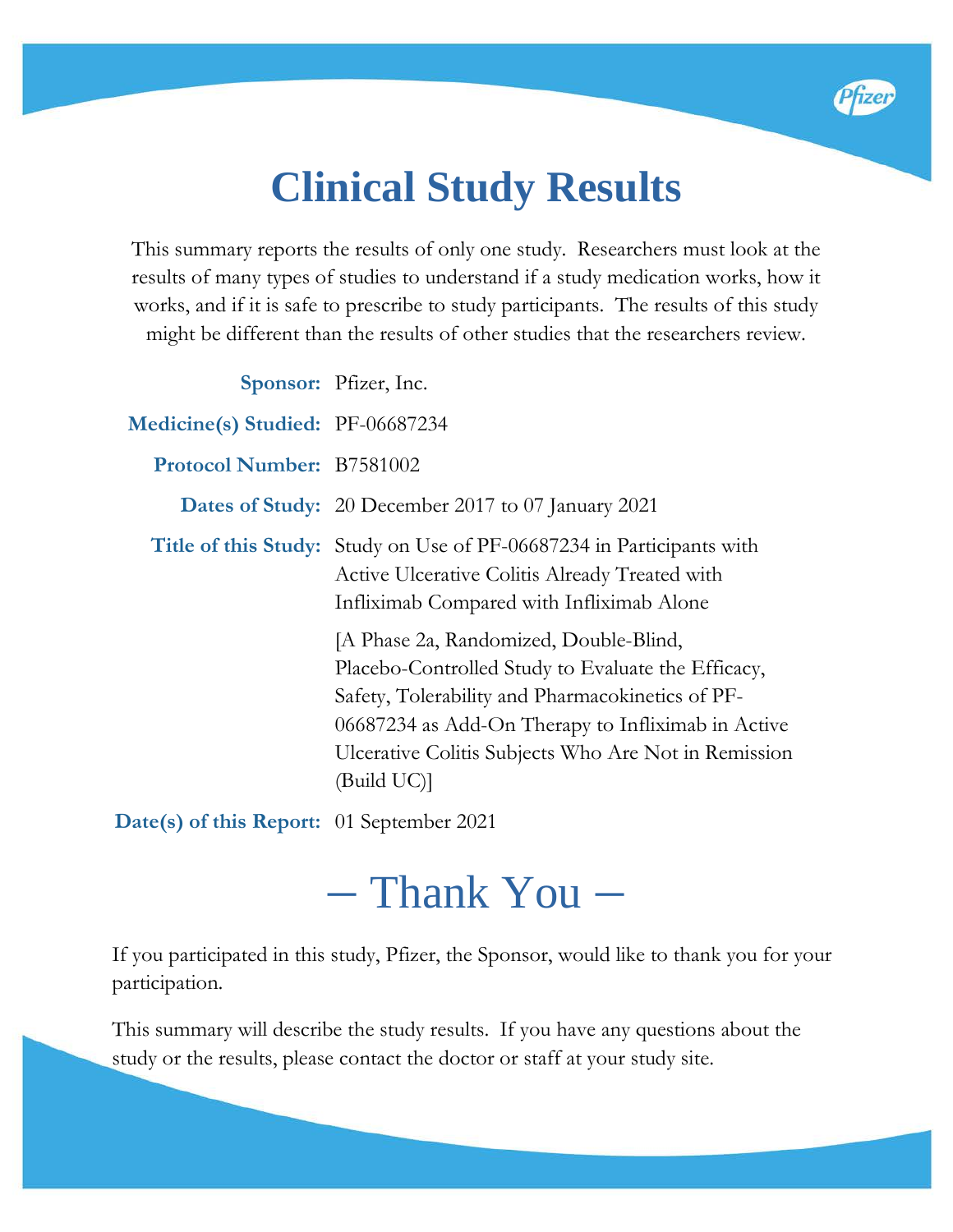# **Why was this study done?**

#### **What is ulcerative colitis?**

Ulcerative colitis (UC) is a long-term inflammatory bowel disease that causes inflammation (swelling) and ulcers (sores) in the digestive tract. UC affects the mucosa (inner lining) of the large intestine (colon) and rectum. People with UC experience occasional periods of increased inflammation, known as active disease or flares. These periods of active disease are characterized by diarrhea (loose stools) and presence of blood in the stools, as well as sense of urgency. Active disease is often followed by periods of remission (time with no symptoms) that vary in length from weeks to years.

There is no known cure for UC. Treatment can greatly reduce signs and symptoms of UC and can even lead to long-term remission. Medication is the most common treatment for UC and biologic therapies like infliximab, adalimumab, and golimumab are often used. A biologic therapy is a treatment that has been developed from a natural source, such as a component found in the body, but then updated in the laboratory so that it can be used to treat a disease. Biologics are usually produced using biotechnology methods. Some people do not respond to these biologics or the treatment can stop working after a while. Other medicines that can be used with the biologic therapy are needed.

#### **What is PF-06687234?**

At the time this study started, PF-06687234 was an experimental treatment being developed for people with UC that could be used with infliximab. PF-06687234 is given by a subcutaneous injection weekly. Subcutaneous means the injection is given under the skin.

This study was the first time PF-06687234 was used in participants with UC. This study was stopped early after the researchers looked at data and saw that PF-06687234 was not working as well as they hoped.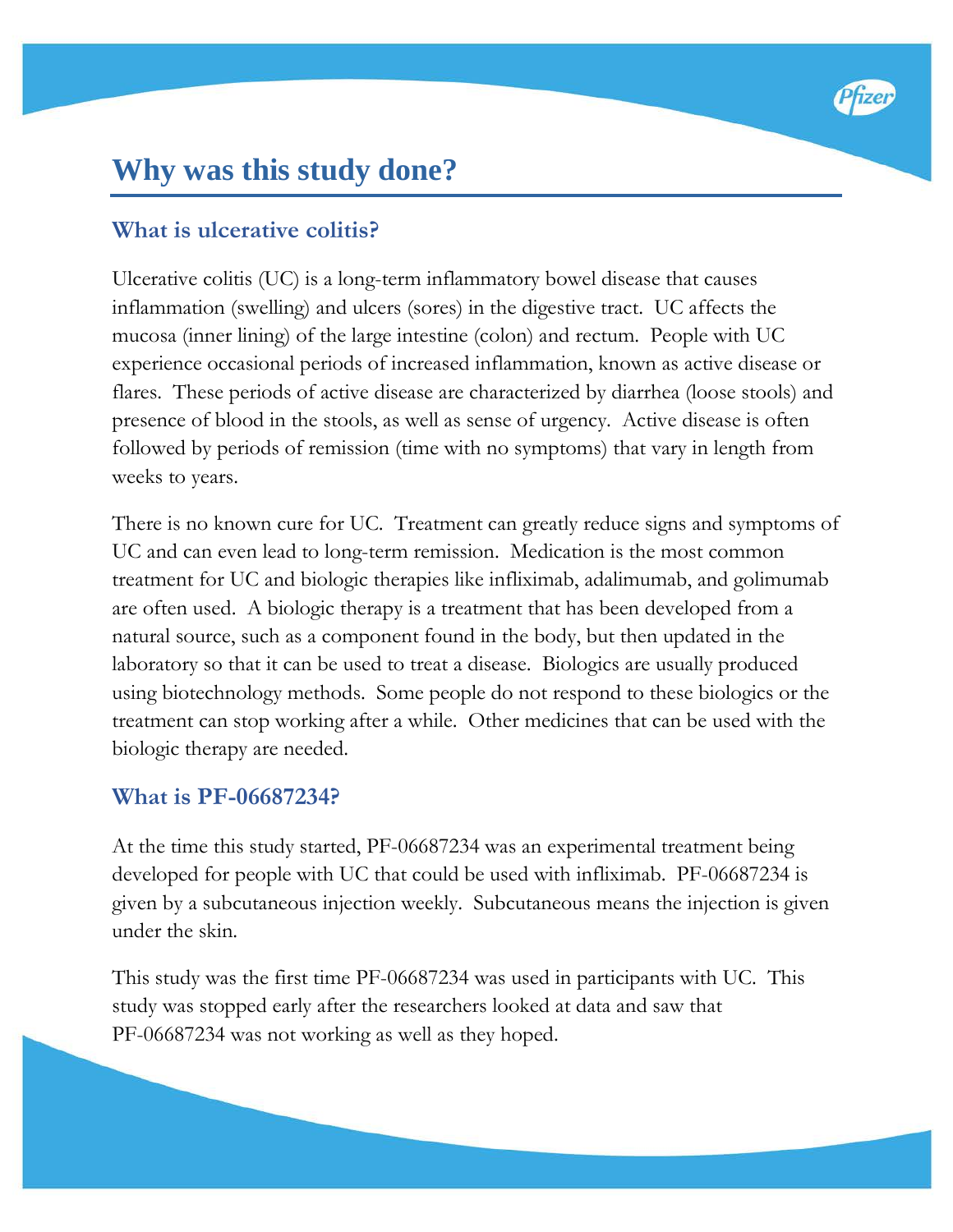#### **What was the purpose of this study?**

Researchers did this study to learn if PF-06687234 could help participants with UC achieve remission as well as if this treatment was safe.

#### **Researchers wanted to know:**

• **Did the participants taking PF-06687234 and infliximab achieve remission?**

Pfizer

• **Is treatment with PF-06687234 safe and well tolerated?**

# **What happened during the study?**

#### **How was the study done?**

Researchers tested PF-06687234 in a group of study participants to find out if study participants taking this treatment could achieve remission of their UC when also given infliximab. Infliximab is a licensed treatment for UC.

Researchers then compared the results of study participants taking the study medication to the results of study participants taking placebo and infliximab. A placebo does not have any medicine in it, but it looks just like the study medication.

The study participants and researchers did not know who took PF-06687234 and who took the placebo. This is known as a "blinded" study. Study participants were assigned to each group by chance alone.

The figure on the next page shows what happened during this study.

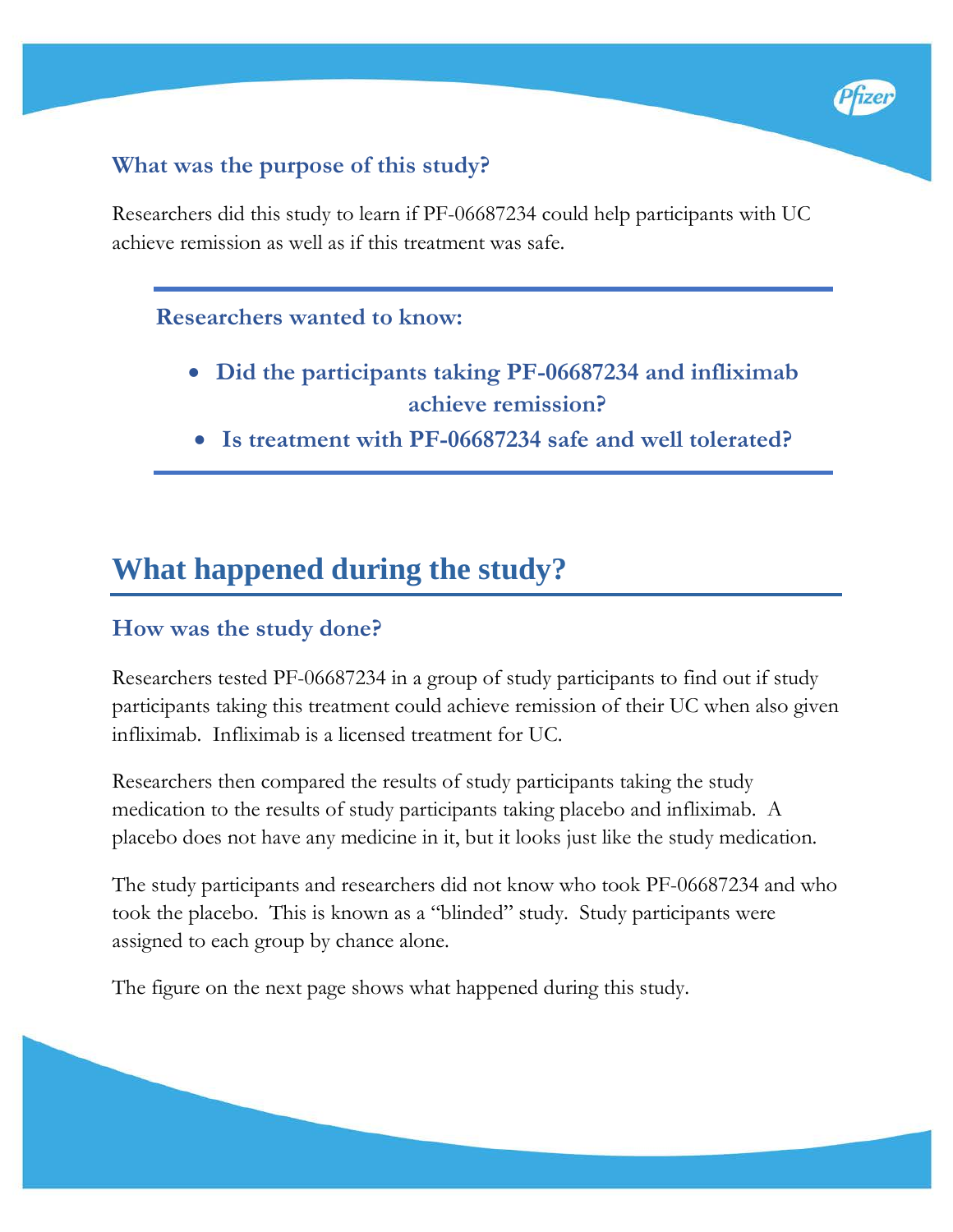

SC = subcutaneous.

Note: All participants were to remain in the study for 22 weeks even if they stopped the study treatment before they had completed 12 weeks of treatment so that they could be monitored for safety.

#### **Where did this study take place?**

The Sponsor ran this study at 27 locations in 11 countries in the United States, Europe, the Middle East, Asia, and Australia.

#### **When did this study take place?**

It began 20 December 2017 and ended 07 January 2021.

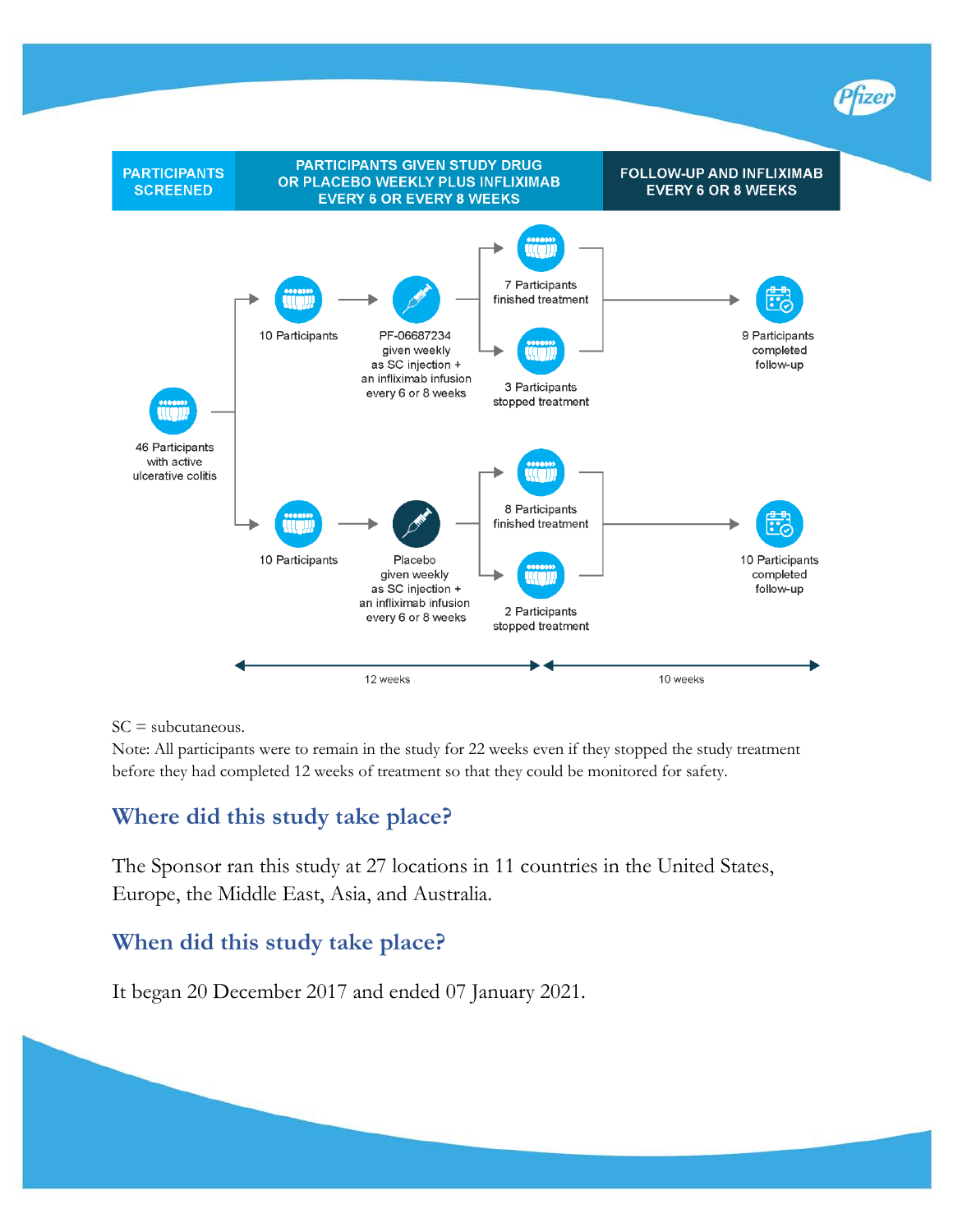#### **Who participated in this study?**

The study included participants who had active UC and who had partially responded to treatment with infliximab, but who had not achieved remission. Participants did not have other bowel diseases, such as Crohn's disease, infectious colitis, or colon cancer.

- A total of 13 men participated
- A total of 7 women participated
- All participants were between the ages of 20 and 73 years.

Participants were to be treated for 12 weeks with PF-06687234 and infliximab and a further 10 weeks when PF-06687234 was to be stopped but infliximab was continued. Of the 20 participants who started the study, 19 participants finished the study and completed the safety follow-up. There were 15 participants who finished the 12 weeks of treatment (7 in the PF-06687234 group and 8 in the placebo group) and 5 participants did not finish treatment. The participants who did not finish treatment included:

- 3 participants in the PF-06687234 group
	- o 1 participant because of medical problems
	- o 1 participant because of lack of treatment effect
	- o 1 participant by their own choice
- 2 participants in the placebo group
	- o both because of medical problems.

#### **How long did the study last?**

Study participants were in the study for 22 weeks. The entire study ran for just over 3 years. This study was stopped because PF-06687234 was not working as well as the researchers hoped.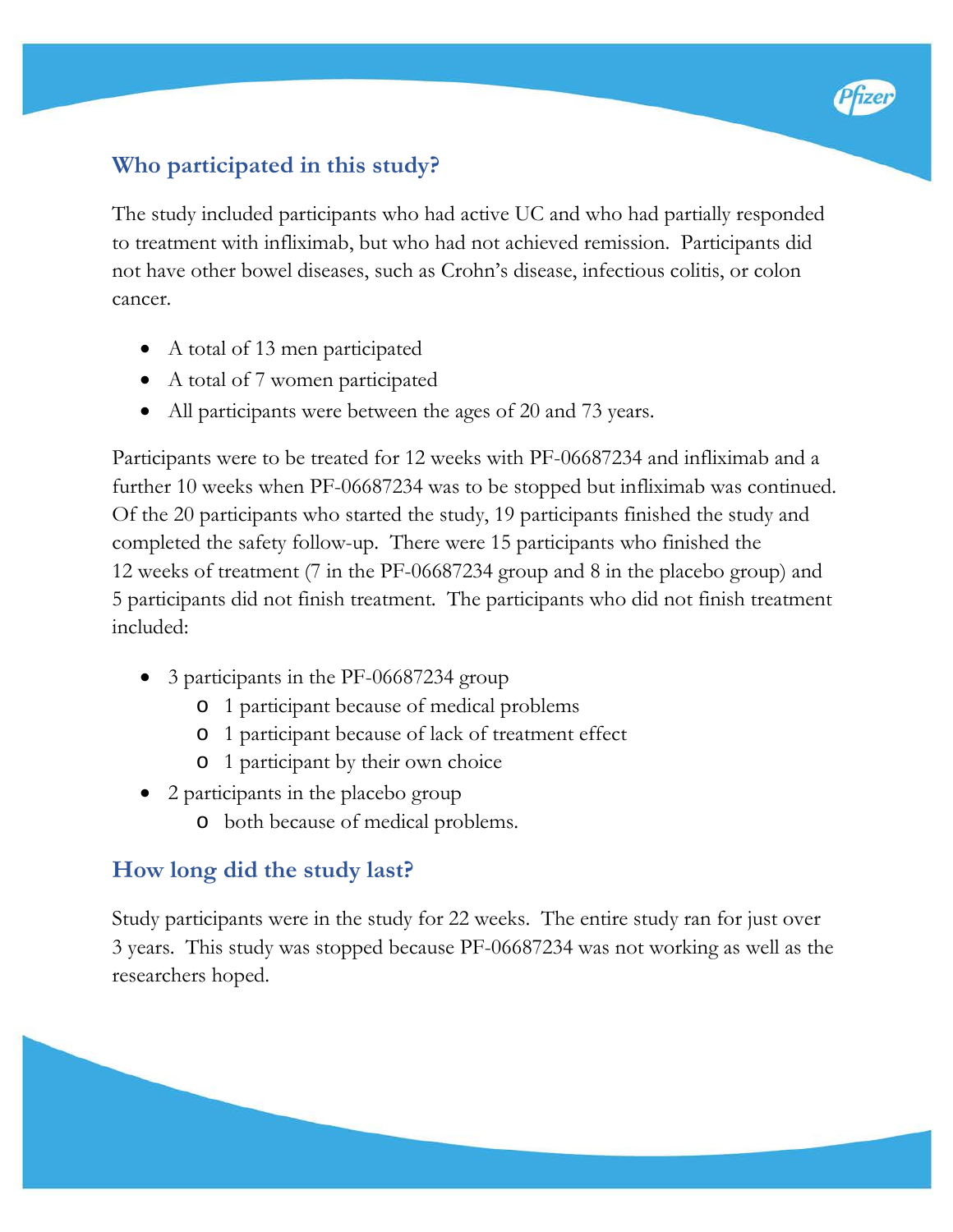

When the study ended in January 2021, the Sponsor began reviewing the information collected. The Sponsor then created a report of the results. This is a summary of that report.

## **What were the results of the study?**

### **Did participants taking PF-06687234 and infliximab achieve remission?**

In this study, the researchers used remission to measure treatment effect for participants treated with PF-06687234 plus infliximab or placebo plus infliximab. Remission happens when the participant responds to treatment and the signs and symptoms of UC are no longer present. The remission involved resolving UC symptoms as well as looking at what was happening in the large bowel using an endoscope to see if UC was present. An endoscope is a thin flexible tube that has a light and camera on the end that can be used to display images from inside the body on a television screen. The results were then analyzed for remission for each treatment group.



#### Participants in UC Remission at Week 12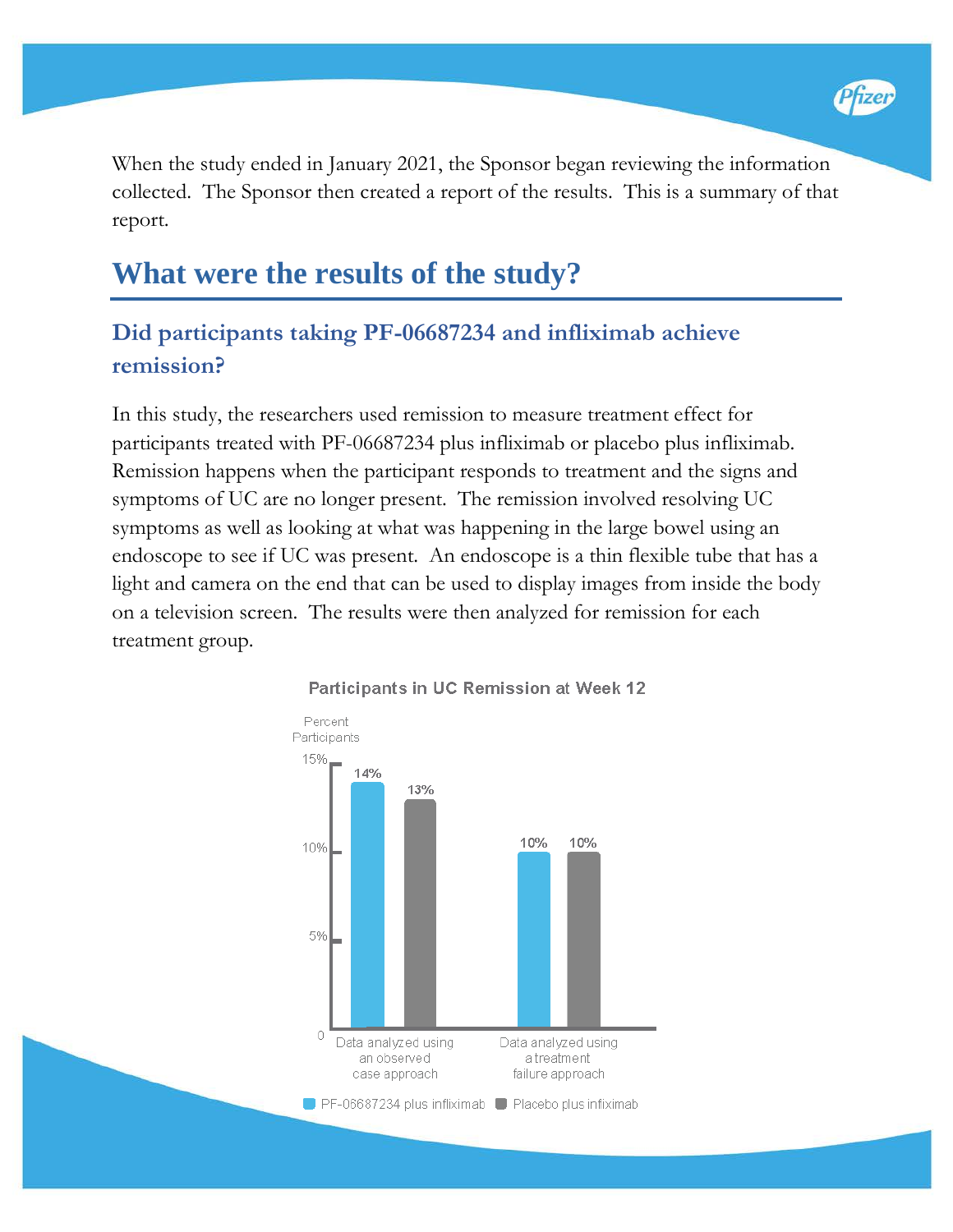

In general, there was no difference between participants who took PF-06687234 plus infliximab and participants who took placebo plus infliximab.

### **Did the study medication help participants achieve remission compared to placebo?**

On average, 10% to 14% of participants who took PF-096687234 plus infliximab achieved remission at Week 12, while about 10% to 13% of the participants taking placebo plus infliximab achieved remission.

Based on these results, the researchers have decided that the results are likely the result of chance. This means the study results did not show that one treatment was better than another at helping participants achieve remission.

This does not mean that everyone in this study had these results. These are just some of the main findings of this study. Other studies may have different results.

# **What medical problems did participants have during the study?**

The researchers recorded any medical problems the participants had during the study. Participants could have had medical problems for reasons not related to the study (for example, caused by an underlying disease or by chance). Or, medical problems could also have been caused by a study treatment or by another medicine the participant was taking. Sometimes the cause of a medical problem is unknown. By comparing medical problems across many treatment groups in many studies, doctors try to understand what effects a study medication might have on a participant.

A total of 17 out of 20 (85%) participants in this study had at least 1 medical problem. The most common medical problems – those reported by more than 1 participant – are described below.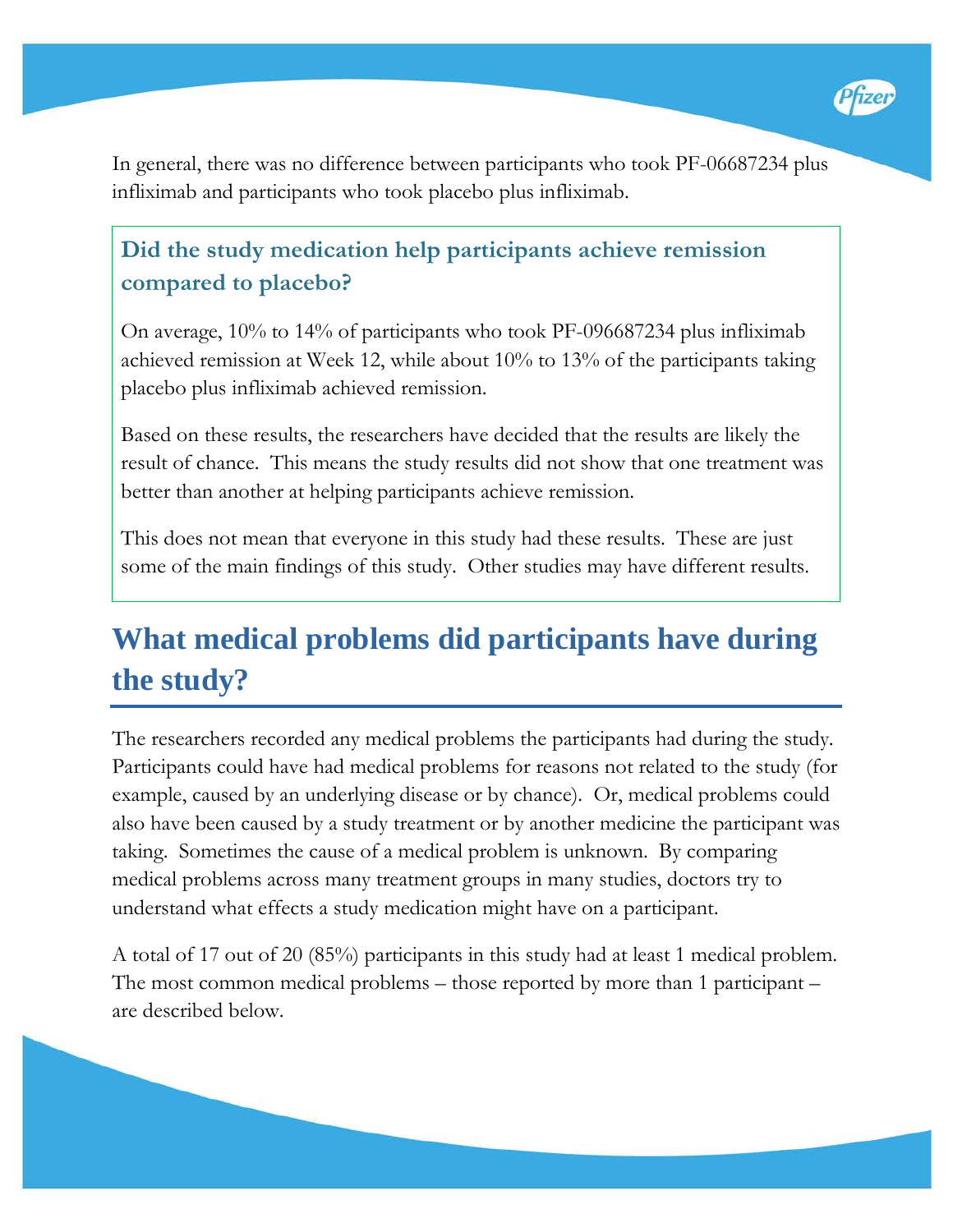

Below are instructions on how to read Table 1.

#### **Instructions for Understanding Table 1.**

- The **1st** column of Table 1 lists medical problems that were commonly reported during the study. All medical problems reported by more than 1 participant are listed.
- The **2nd** column tells how many of the 10 participants taking PF-06687234 plus infliximab reported each medical problem. Next to this number is the percentage of the 10 participants taking PF-06687234 plus infliximab who reported the medical problem.
- The **3rd** column tells how many of the 10 participants taking a placebo plus infliximab reported each medical problem. Next to this number is the percentage of the 10 participants taking a placebo plus infliximab who reported the medical problem.
- Using these instructions, you can see that none of the 10 participants taking PF-06687234 plus infliximab reported worsening UC. A total of 3 out of the 10 (30%) participants taking a placebo reported worsening UC.

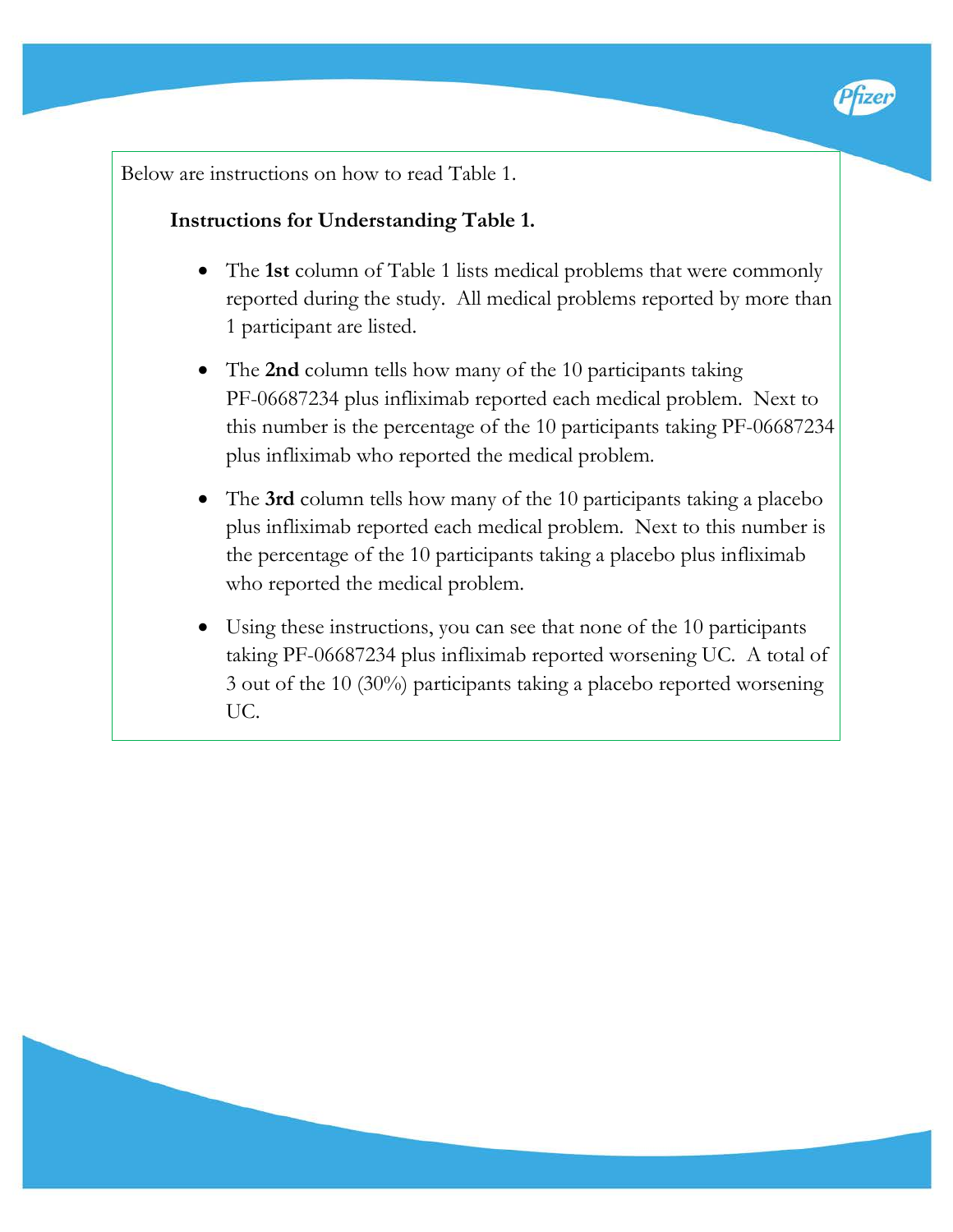

## **Table 1. Commonly reported medical problems by study participants**

| <b>Medical Problem</b>                      | <b>PF-06687234 Plus</b><br>Infliximab<br>(10 Participants Treated) | <b>Placebo Plus</b><br>Infliximab<br>(10 Participants Treated) |
|---------------------------------------------|--------------------------------------------------------------------|----------------------------------------------------------------|
| <b>Worsening ulcerative</b><br>colitis (UC) | 0 out of 10 participants $(0\%)$                                   | 3 out of 10 participants $(30\%)$                              |
| Chest pain                                  | 2 out of 10 participants $(20\%)$                                  | 0 out of 10 participants $(0\%)$                               |
| Injection site reaction                     | 3 out of 10 participants $(30\%)$                                  | 0 out of 10 participants $(0\%)$                               |
| Nose, sinus, or throat<br>infection         | 2 out of 10 participants $(20\%)$                                  | 1 out of 10 participants $(10\%)$                              |
| Headache                                    | 2 out of 10 participants $(20\%)$                                  | 2 out of 10 participants $(20\%)$                              |

There were 3 participants (15%, or 3 out of 20 participants) who left the study because of medical problems; 1 in the PF-06687234 plus infliximab group and 2 in the placebo plus infliximab group.

# **Did study participants have any serious medical problems?**

A medical problem is considered "serious" when it is life-threatening, needs hospital care, or causes lasting problems.

There was 1 participant (5%, or 1 out of 20 participants) who had a serious medical problem. This was a serious case of worsening UC in a participant in the placebo plus